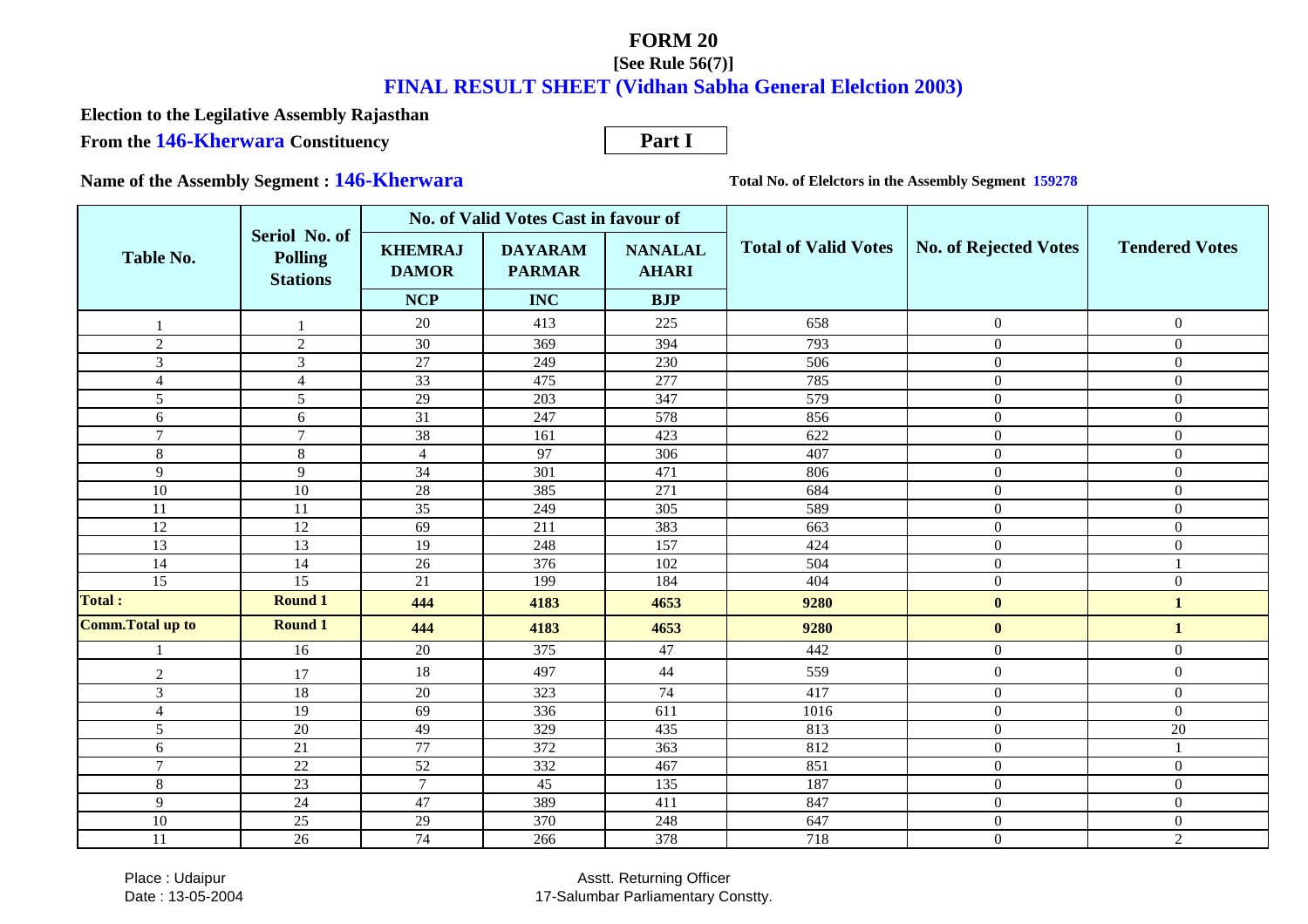**From the 146-Kherwara Constituency Election to the Legilative Assembly Rajasthan**

**Part I**

**Name of the Assembly Segment : 146-Kherwara**

**Total No. of Elelctors in the Assembly Segment 159278**

|                          |                                                    |                                | No. of Valid Votes Cast in favour of |                                |                             |                              |                       |
|--------------------------|----------------------------------------------------|--------------------------------|--------------------------------------|--------------------------------|-----------------------------|------------------------------|-----------------------|
| <b>Table No.</b>         | Seriol No. of<br><b>Polling</b><br><b>Stations</b> | <b>KHEMRAJ</b><br><b>DAMOR</b> | <b>DAYARAM</b><br><b>PARMAR</b>      | <b>NANALAL</b><br><b>AHARI</b> | <b>Total of Valid Votes</b> | <b>No. of Rejected Votes</b> | <b>Tendered Votes</b> |
| 12                       | 27                                                 | 47                             | 275                                  | 368                            | 690                         | $\mathbf{0}$                 | $\overline{0}$        |
| $\overline{13}$          | 28                                                 | $\overline{42}$                | 405                                  | 230                            | 677                         | $\mathbf{0}$                 | $\Omega$              |
| $\overline{14}$          | $\overline{29}$                                    | 34                             | 295                                  | 289                            | 618                         | $\mathbf{0}$                 | $\overline{0}$        |
| 15                       | $\overline{30}$                                    | 48                             | 251                                  | 488                            | 787                         | $\overline{0}$               | $\overline{0}$        |
| <b>Total:</b>            | <b>Round 2</b>                                     | 633                            | 4860                                 | 4588                           | 10081                       | $\bf{0}$                     | 23                    |
| <b>Comm. Total up to</b> | <b>Round 2</b>                                     | 1077                           | 9043                                 | 9241                           | 19361                       | $\bf{0}$                     | 24                    |
|                          | 31                                                 | 18                             | 120                                  | 201                            | 339                         | $\mathbf{0}$                 | $\overline{0}$        |
| $\boldsymbol{2}$         | 32                                                 | 33                             | 365                                  | 230                            | 628                         | $\boldsymbol{0}$             | $\boldsymbol{0}$      |
| 3                        | $\overline{33}$                                    | 41                             | 225                                  | 217                            | 483                         | $\overline{0}$               | $\overline{0}$        |
| $\overline{4}$           | 34                                                 | 11                             | 173                                  | 141                            | 325                         | $\boldsymbol{0}$             | $\overline{0}$        |
| 5                        | 35                                                 | 42                             | 132                                  | 408                            | 582                         | $\mathbf{0}$                 | $\Omega$              |
| 6                        | 36                                                 | 29                             | 252                                  | 304                            | 585                         | $\mathbf{0}$                 | $\Omega$              |
| $\tau$                   | $\overline{37}$                                    | 19                             | 459                                  | 249                            | 727                         | $\theta$                     | $\Omega$              |
| 8                        | 38                                                 | 19                             | 190                                  | 122                            | 331                         | $\mathbf{0}$                 | $\boldsymbol{0}$      |
| 9                        | $\overline{39}$                                    | $\overline{72}$                | 120                                  | 494                            | 686                         | $\mathbf{0}$                 | $\boldsymbol{0}$      |
| $10\,$                   | 40                                                 | 37                             | 74                                   | 456                            | 567                         | $\mathbf{0}$                 | $\overline{0}$        |
| 11                       | 41                                                 | 52                             | 178                                  | 340                            | 570                         | $\mathbf{0}$                 | $\Omega$              |
| 12                       | $42\,$                                             | 78                             | 93                                   | 568                            | 739                         | $\mathbf{0}$                 | $\overline{0}$        |
| 13                       | 43                                                 | 30                             | 479                                  | 126                            | 635                         | $\mathbf{0}$                 | $\Omega$              |
| 14                       | 44                                                 | 33                             | 128                                  | 232                            | 393                         | $\mathbf{0}$                 |                       |
| $\overline{15}$          | 45                                                 | 29                             | 469                                  | 132                            | 630                         | $\theta$                     | $\Omega$              |
| Total :                  | <b>Round 3</b>                                     | 543                            | 3457                                 | 4220                           | 8220                        | $\mathbf{0}$                 | 1                     |
| Comm.Total up to         | <b>Round 3</b>                                     | 1620                           | 12500                                | 13461                          | 27581                       | $\bf{0}$                     | 25                    |
|                          | 46                                                 | $22\,$                         | 704                                  | 231                            | 957                         | $\overline{0}$               | $\overline{0}$        |
| $\overline{2}$           | 47                                                 |                                | 714                                  | 8                              | 723                         | $\mathbf{0}$                 | $\overline{0}$        |
| 3                        | 48                                                 | 15                             | 927                                  | 40                             | 982                         | $\overline{0}$               | $\Omega$              |
| $\overline{4}$           | 49                                                 | 14                             | 248                                  | 140                            | 402                         | $\mathbf{0}$                 | $\boldsymbol{0}$      |
| 5                        | 50                                                 | 44                             | 399                                  | 258                            | 701                         | $\mathbf{0}$                 | $\overline{0}$        |
| 6                        | 51                                                 | 40                             | 371                                  | 351                            | 762                         | $\overline{0}$               | $\overline{0}$        |

 Place : UdaipurDate : 13-05-2004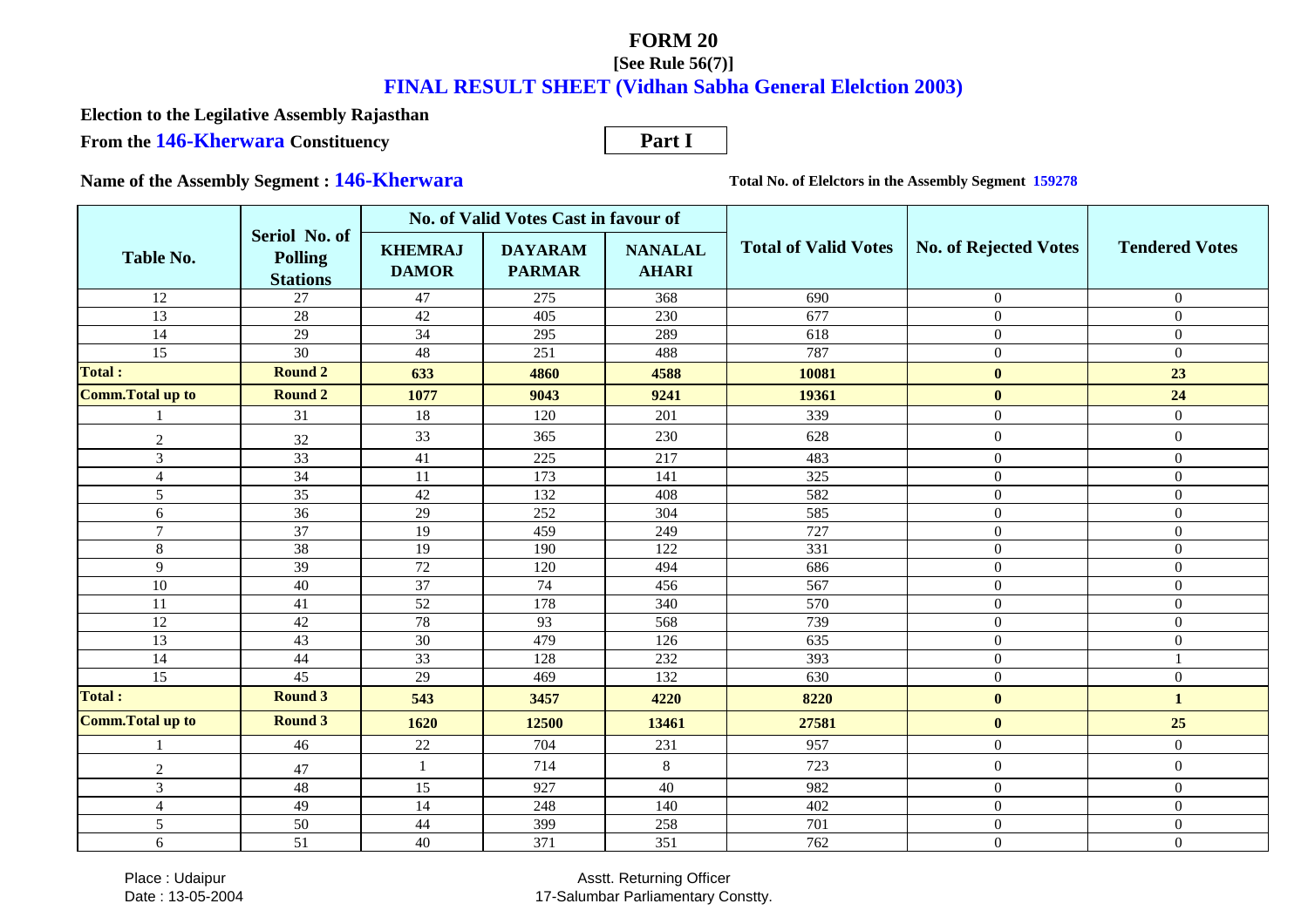**From the 146-Kherwara Constituency Election to the Legilative Assembly Rajasthan**

**Part I**

**Name of the Assembly Segment : 146-Kherwara**

**Total No. of Elelctors in the Assembly Segment 159278**

|                          |                                                    | No. of Valid Votes Cast in favour of |                                 |                                |                             |                       |                       |
|--------------------------|----------------------------------------------------|--------------------------------------|---------------------------------|--------------------------------|-----------------------------|-----------------------|-----------------------|
| Table No.                | Seriol No. of<br><b>Polling</b><br><b>Stations</b> | <b>KHEMRAJ</b><br><b>DAMOR</b>       | <b>DAYARAM</b><br><b>PARMAR</b> | <b>NANALAL</b><br><b>AHARI</b> | <b>Total of Valid Votes</b> | No. of Rejected Votes | <b>Tendered Votes</b> |
| $\tau$                   | 52                                                 | 58                                   | 304                             | 356                            | 718                         | $\overline{0}$        | $\overline{0}$        |
| $8\,$                    | 53                                                 | $\overline{17}$                      | 179                             | 185                            | 381                         | $\theta$              | $\overline{0}$        |
| 9                        | 54                                                 | $\overline{33}$                      | 378                             | 418                            | 829                         | $\Omega$              | $\mathbf{0}$          |
| $\overline{10}$          | $\overline{55}$                                    | 32                                   | 390                             | 196                            | 618                         | $\overline{0}$        | $\overline{0}$        |
| 11                       | 56                                                 | 23                                   | 231                             | 115                            | 369                         | $\Omega$              | $\Omega$              |
| 12                       | 57                                                 | 69                                   | 393                             | 328                            | 790                         | $\mathbf{0}$          | $\mathbf{0}$          |
| 13                       | 58                                                 | 19                                   | 393                             | 118                            | 530                         | $\Omega$              | $\Omega$              |
| 14                       | 59                                                 | $\overline{30}$                      | 213                             | 257                            | 500                         | $\theta$              | $\Omega$              |
| 15                       | 60                                                 | 35                                   | 423                             | 203                            | 661                         | $\mathbf{0}$          | $\boldsymbol{0}$      |
| Total :                  | <b>Round 4</b>                                     | 452                                  | 6267                            | 3204                           | 9923                        | $\bf{0}$              | $\bf{0}$              |
| <b>Comm. Total up to</b> | <b>Round 4</b>                                     | 2072                                 | 18767                           | 16665                          | 37504                       | $\mathbf{0}$          | $\mathbf{0}$          |
|                          | 61                                                 | 35                                   | 375                             | 313                            | 723                         | $\mathbf{0}$          | $\mathbf{0}$          |
| $\overline{2}$           | 62                                                 | $\overline{36}$                      | 429                             | 264                            | 729                         | $\mathbf{0}$          | $\overline{0}$        |
| 3                        | 63                                                 | 37                                   | 411                             | 271                            | 719                         | $\boldsymbol{0}$      | $\boldsymbol{0}$      |
| $\overline{4}$           | 64                                                 | 51                                   | $\overline{553}$                | 196                            | 800                         | $\mathbf{0}$          | $\mathbf{0}$          |
| 5                        | 65                                                 | 38                                   | 393                             | 233                            | 664                         | $\overline{0}$        | $\boldsymbol{0}$      |
| 6                        | 66                                                 | 34                                   | $\overline{315}$                | 157                            | $\overline{506}$            | $\mathbf{0}$          | $\mathbf{0}$          |
| $\overline{7}$           | 67                                                 | 51                                   | 124                             | 407                            | 582                         | $\Omega$              | $\overline{0}$        |
| $8\,$                    | 68                                                 | 32                                   | 171                             | 349                            | 552                         | $\Omega$              | $\Omega$              |
| 9                        | 69                                                 | 40                                   | 192                             | 217                            | 449                         | $\mathbf{0}$          | $\mathbf{0}$          |
| $10\,$                   | 70                                                 | 24                                   | 175                             | 254                            | 453                         | $\Omega$              | $\Omega$              |
| 11                       | 71                                                 | 41                                   | 233                             | 305                            | 579                         | $\Omega$              | $\Omega$              |
| 12                       | $\overline{72}$                                    | $\overline{35}$                      | 298                             | 297                            | 630                         | $\theta$              | $\boldsymbol{0}$      |
| 13                       | $\overline{73}$                                    | 41                                   | 376                             | 339                            | 756                         | $\overline{0}$        | $\mathbf{0}$          |
| $\overline{14}$          | 74                                                 | $\overline{27}$                      | 289                             | 636                            | 952                         | $\mathbf{0}$          | $\mathbf{0}$          |
| 15                       | $\overline{75}$                                    | 34                                   | 118                             | 723                            | 875                         | $\Omega$              | $\overline{2}$        |
| <b>Total:</b>            | <b>Round 5</b>                                     | 556                                  | 4452                            | 4961                           | 9969                        | $\overline{0}$        | 3 <sup>1</sup>        |
| <b>Comm. Total up to</b> | <b>Round 5</b>                                     | 2628                                 | 23219                           | 21626                          | 47473                       | $\overline{0}$        | 28                    |
|                          | 76                                                 | 23                                   | 122                             | 232                            | 377                         | $\overline{0}$        | $\overline{0}$        |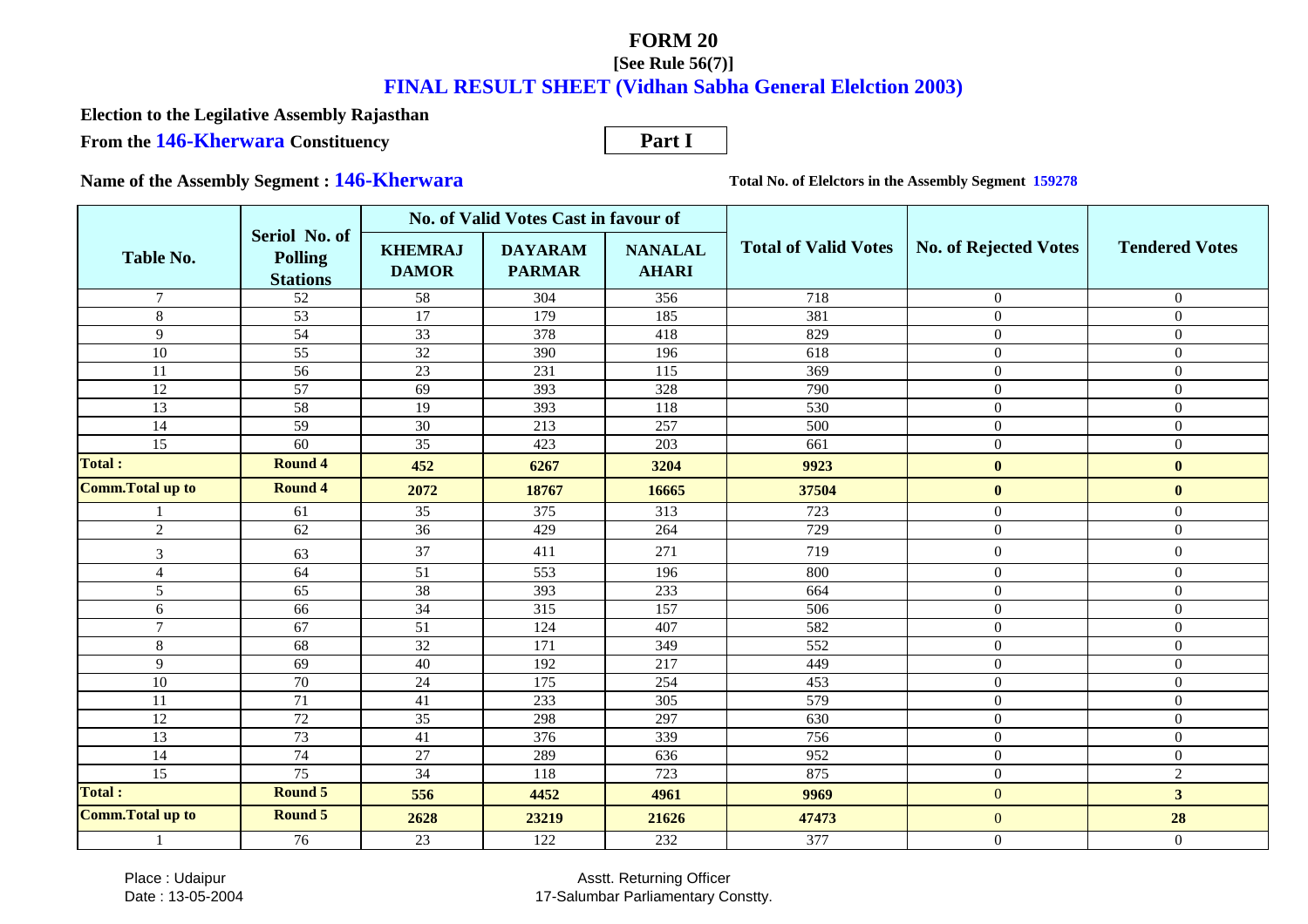**From the 146-Kherwara Constituency Election to the Legilative Assembly Rajasthan**

**Part I**

**Name of the Assembly Segment : 146-Kherwara**

**Total No. of Elelctors in the Assembly Segment 159278**

|                          |                                                    |                                | No. of Valid Votes Cast in favour of |                                |                             |                              |                       |
|--------------------------|----------------------------------------------------|--------------------------------|--------------------------------------|--------------------------------|-----------------------------|------------------------------|-----------------------|
| <b>Table No.</b>         | Seriol No. of<br><b>Polling</b><br><b>Stations</b> | <b>KHEMRAJ</b><br><b>DAMOR</b> | <b>DAYARAM</b><br><b>PARMAR</b>      | <b>NANALAL</b><br><b>AHARI</b> | <b>Total of Valid Votes</b> | <b>No. of Rejected Votes</b> | <b>Tendered Votes</b> |
| $\overline{2}$           | 77                                                 | 33                             | 410                                  | 206                            | 649                         | $\overline{0}$               |                       |
| $\overline{3}$           | 78                                                 | $\overline{18}$                | $\overline{43}$                      | 389                            | 450                         | $\Omega$                     | $\overline{0}$        |
| $\overline{4}$           | 79                                                 | $\,8\,$                        | 94                                   | 271                            | 373                         | $\overline{0}$               | $\mathbf{0}$          |
| 5                        | 80                                                 | 57                             | 203                                  | 361                            | 621                         | $\Omega$                     | $\Omega$              |
| 6                        | 81                                                 | $\overline{39}$                | 181                                  | 436                            | 656                         | $\Omega$                     | $\Omega$              |
| $\tau$                   | 82                                                 | 85                             | 97                                   | 363                            | 545                         | $\overline{0}$               | $\mathbf{0}$          |
| 8                        | 83                                                 | 23                             | 130                                  | 859                            | 1012                        | $\overline{0}$               | $\mathbf{0}$          |
| 9                        | 84                                                 | 59                             | 284                                  | 454                            | 797                         | $\mathbf{0}$                 | $\boldsymbol{0}$      |
| 10                       | 85                                                 | 65                             | 235                                  | 492                            | 792                         | $\overline{0}$               | $\mathbf{0}$          |
| 11                       | 86                                                 | 29                             | 430                                  | 221                            | 680                         | $\overline{0}$               | $\mathbf{0}$          |
| 12                       | 87                                                 | 16                             | 211                                  | 207                            | 434                         | $\overline{0}$               | $\mathbf{0}$          |
| 13                       | 88                                                 | 17                             | 240                                  | 157                            | 414                         | $\overline{0}$               | $\boldsymbol{0}$      |
| 14                       | 89                                                 | 38                             | 205                                  | 338                            | 581                         | $\overline{0}$               |                       |
| 15                       | 90                                                 | 39                             | 157                                  | 321                            | $\overline{517}$            | $\mathbf{0}$                 | $\overline{0}$        |
| <b>Total:</b>            | Round 6                                            | 549                            | 3042                                 | 5307                           | 8898                        | $\overline{0}$               | $\overline{2}$        |
| <b>Comm. Total up to</b> | <b>Round 6</b>                                     | 3177                           | 26261                                | 26933                          | 56371                       | $\mathbf{0}$                 | 30                    |
|                          | 91                                                 | 69                             | 203                                  | 326                            | 598                         | $\overline{0}$               | $\boldsymbol{0}$      |
| $\sqrt{2}$               | $92\,$                                             | 82                             | 186                                  | 769                            | 1037                        | $\overline{0}$               | $\mathbf{0}$          |
| $\mathfrak{Z}$           | 93                                                 | $\overline{33}$                | 321                                  | 500                            | 854                         | $\overline{0}$               | $\boldsymbol{0}$      |
| $\overline{4}$           | 94                                                 | 42                             | 188                                  | 455                            | 685                         | $\overline{0}$               | $\overline{0}$        |
| 5                        | 95                                                 | 33                             | 354                                  | 207                            | 594                         | $\boldsymbol{0}$             | $\boldsymbol{0}$      |
| 6                        | 96                                                 | 70                             | 244                                  | 587                            | 901                         | $\Omega$                     | $\overline{0}$        |
| $\tau$                   | 97                                                 | 57                             | 260                                  | 465                            | 782                         | $\overline{0}$               | $\overline{0}$        |
| $8\,$                    | 98                                                 | 20                             | 241                                  | 368                            | 629                         | $\overline{0}$               | $\mathbf{0}$          |
| 9                        | 99                                                 | 13                             | 189                                  | 337                            | 539                         | $\overline{0}$               | $\mathbf{0}$          |
| $10\,$                   | 100                                                | 38                             | 292                                  | 345                            | 675                         | $\mathbf{0}$                 | $\overline{0}$        |
| 11                       | 101                                                | 32                             | 439                                  | 232                            | 703                         | $\mathbf{0}$                 | $\overline{0}$        |
| 12                       | 102                                                | 25                             | 136                                  | 281                            | 442                         | $\Omega$                     | $\boldsymbol{0}$      |
| 13                       | 103                                                | 38                             | 271                                  | 194                            | 503                         | $\overline{0}$               | $\boldsymbol{0}$      |
| 14                       | 104                                                | 19                             | 226                                  | 250                            | 495                         | $\overline{0}$               | $\overline{0}$        |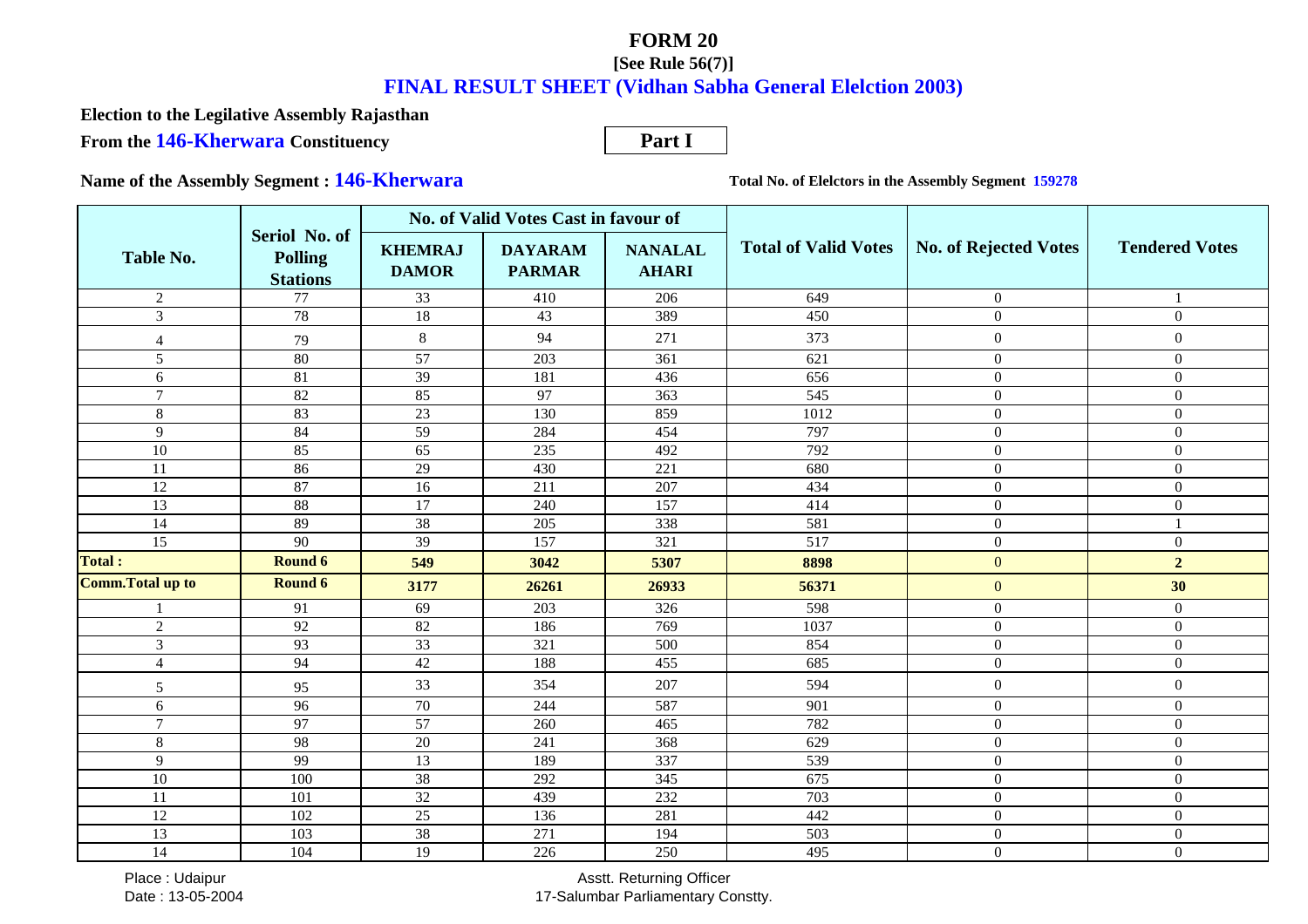**From the 146-Kherwara Constituency Election to the Legilative Assembly Rajasthan**

**Part I**

**Name of the Assembly Segment : 146-Kherwara**

**Total No. of Elelctors in the Assembly Segment 159278**

| <b>Table No.</b>         |                                                    | No. of Valid Votes Cast in favour of |                                 |                                |                             |                              |                       |
|--------------------------|----------------------------------------------------|--------------------------------------|---------------------------------|--------------------------------|-----------------------------|------------------------------|-----------------------|
|                          | Seriol No. of<br><b>Polling</b><br><b>Stations</b> | <b>KHEMRAJ</b><br><b>DAMOR</b>       | <b>DAYARAM</b><br><b>PARMAR</b> | <b>NANALAL</b><br><b>AHARI</b> | <b>Total of Valid Votes</b> | <b>No. of Rejected Votes</b> | <b>Tendered Votes</b> |
| $\overline{15}$          | $\overline{105}$                                   | 27                                   | 309                             | 290                            | 626                         | $\overline{0}$               | $\overline{0}$        |
| Total :                  | <b>Round 7</b>                                     | 598                                  | 3859                            | 5606                           | 10063                       | $\Omega$                     | $\mathbf{0}$          |
| <b>Comm. Total up to</b> | <b>Round 7</b>                                     | 3775                                 | 30120                           | 32539                          | 66434                       | $\mathbf{0}$                 | 30                    |
|                          | 106                                                | 44                                   | 277                             | 480                            | 801                         | $\overline{0}$               | $\overline{0}$        |
| $\overline{2}$           | 107                                                | 41                                   | 361                             | 339                            | 741                         | $\overline{0}$               | $\overline{0}$        |
| $\overline{3}$           | 108                                                | 27                                   | 356                             | 228                            | 611                         | $\overline{0}$               | $\overline{0}$        |
| $\overline{4}$           | 109                                                | 15                                   | 82                              | 54                             | 151                         | $\overline{0}$               | $\overline{0}$        |
| 5                        | 110                                                | 78                                   | 482                             | 316                            | 876                         | $\overline{0}$               | $\overline{0}$        |
| 6                        | 111                                                | 43                                   | 508                             | 389                            | 940                         | $\Omega$                     | $\overline{0}$        |
| $\tau$                   | 112                                                | $\overline{17}$                      | 275                             | 214                            | 506                         | $\mathbf{0}$                 | $\boldsymbol{0}$      |
| 8                        | 113                                                | 60                                   | 341                             | 421                            | 822                         | $\overline{0}$               |                       |
| 9                        | 114                                                | 47                                   | 238                             | 213                            | 498                         | $\overline{0}$               | $\overline{0}$        |
| 10                       | 115                                                | 114                                  | 428                             | 391                            | 933                         | $\overline{0}$               | $\overline{0}$        |
| 11                       | 116                                                | 28                                   | 408                             | 344                            | 780                         | $\overline{0}$               | $\overline{0}$        |
| 12                       | 117                                                | 41                                   | 253                             | 255                            | 549                         | $\mathbf{0}$                 | $\overline{0}$        |
| 13                       | 118                                                | 51                                   | 460                             | 382                            | 893                         | $\overline{0}$               |                       |
| 14                       | 119                                                | 61                                   | 320                             | 364                            | 745                         | $\mathbf{0}$                 | $\overline{0}$        |
| 15                       | 120                                                | $\overline{36}$                      | 343                             | 355                            | 734                         | $\overline{0}$               | $\overline{0}$        |
| Total:                   | <b>Round 8</b>                                     | 703                                  | 5132                            | 4745                           | 10580                       | $\mathbf{0}$                 | $\overline{2}$        |
| <b>Comm. Total up to</b> | <b>Round 8</b>                                     | 4478                                 | 35252                           | 37284                          | 77014                       | $\mathbf{0}$                 | 32                    |
|                          | 121                                                | 53                                   | 239                             | 491                            | 783                         | $\mathbf{0}$                 | $\overline{0}$        |
| $\overline{2}$           | 122                                                | 14                                   | 212                             | 164                            | 390                         | $\mathbf{0}$                 | $\overline{0}$        |
| $\overline{3}$           | 123                                                | 99                                   | 318                             | 444                            | 861                         | $\Omega$                     | $\overline{0}$        |
| $\overline{4}$           | 124                                                | 28                                   | 365                             | 342                            | 735                         | $\Omega$                     | $\Omega$              |
| 5                        | 125                                                | $\overline{30}$                      | 207                             | 206                            | 443                         | $\mathbf{0}$                 |                       |
| 6                        | 126                                                | $\overline{37}$                      | 498                             | 299                            | 834                         | $\mathbf{0}$                 | $\boldsymbol{0}$      |
| $\tau$                   | 127                                                | $\overline{23}$                      | 292                             | 139                            | 454                         | $\mathbf{0}$                 | $\overline{0}$        |
| $\,8\,$                  | 128                                                | 38                                   | 366                             | 220                            | 624                         | $\Omega$                     | $\mathbf{0}$          |
| 9                        | 129                                                | 78                                   | 178                             | 290                            | 546                         | $\overline{0}$               | $\mathbf{0}$          |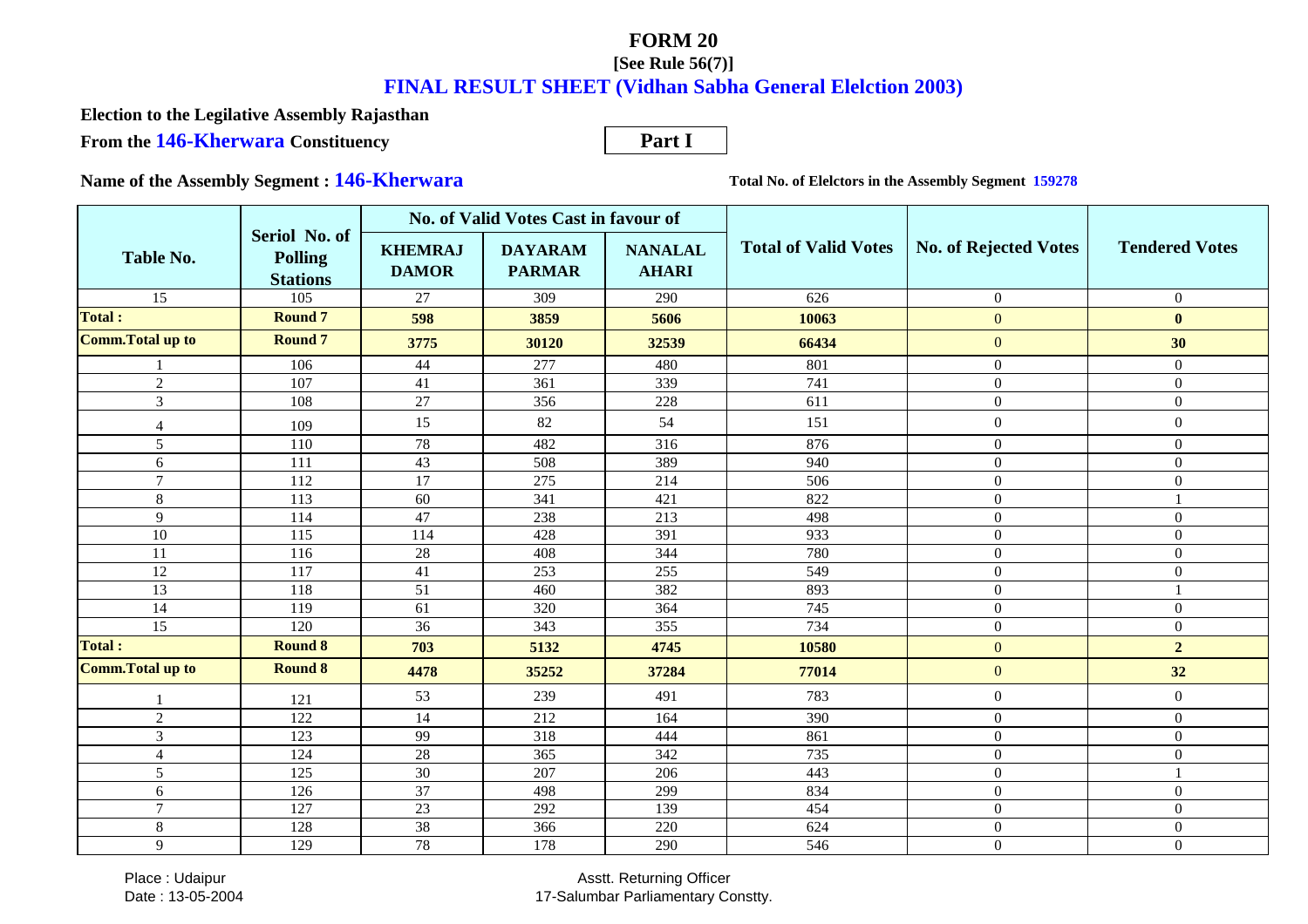**From the 146-Kherwara Constituency Election to the Legilative Assembly Rajasthan**

**Part I**

**Name of the Assembly Segment : 146-Kherwara**

**Total No. of Elelctors in the Assembly Segment 159278**

|                          |                                                    | No. of Valid Votes Cast in favour of |                                 |                                |                             |                              |                       |
|--------------------------|----------------------------------------------------|--------------------------------------|---------------------------------|--------------------------------|-----------------------------|------------------------------|-----------------------|
| <b>Table No.</b>         | Seriol No. of<br><b>Polling</b><br><b>Stations</b> | <b>KHEMRAJ</b><br><b>DAMOR</b>       | <b>DAYARAM</b><br><b>PARMAR</b> | <b>NANALAL</b><br><b>AHARI</b> | <b>Total of Valid Votes</b> | <b>No. of Rejected Votes</b> | <b>Tendered Votes</b> |
| $\overline{10}$          | 130                                                | 67                                   | 266                             | $\overline{341}$               | $\overline{674}$            | $\Omega$                     | $\overline{0}$        |
| $\overline{11}$          | 131                                                | 30                                   | 254                             | 294                            | 578                         | $\overline{0}$               | $\overline{0}$        |
| 12                       | 132                                                | 47                                   | 373                             | 357                            | 777                         | $\Omega$                     | $\boldsymbol{0}$      |
| 13                       | 133                                                | 16                                   | 116                             | 521                            | 653                         | $\overline{0}$               | $\boldsymbol{0}$      |
| 14                       | 134                                                | 13                                   | 155                             | 662                            | 830                         | $\overline{0}$               | $\overline{0}$        |
| 15                       | 135                                                | 11                                   | 75                              | 459                            | 545                         | $\Omega$                     |                       |
| Total :                  | <b>Round 9</b>                                     | 584                                  | 3914                            | 5229                           | 9727                        | $\overline{0}$               | $\overline{2}$        |
| <b>Comm. Total up to</b> | <b>Round 9</b>                                     | 5062                                 | 39166                           | 42513                          | 86741                       | $\overline{0}$               | 34                    |
|                          | 136                                                | 19                                   | 116                             | 459                            | 594                         | $\overline{0}$               | $\overline{3}$        |
| $\overline{2}$           | 137                                                | 22                                   | 62                              | 507                            | 591                         | $\overline{0}$               | $\overline{0}$        |
| $\overline{3}$           | 138                                                | 29                                   | 156                             | 282                            | 467                         | $\overline{0}$               | $\overline{0}$        |
| $\overline{4}$           | 139                                                | 40                                   | 182                             | 290                            | 512                         | $\overline{0}$               | $\boldsymbol{0}$      |
| 5                        | 140                                                | 85                                   | 362                             | 307                            | 754                         | $\overline{0}$               | $\overline{0}$        |
| 6                        | 141                                                | 49                                   | 407                             | 309                            | 765                         | $\overline{0}$               | $\boldsymbol{0}$      |
| $\overline{7}$           | 142                                                | 39                                   | 315                             | 320                            | 674                         | $\Omega$                     | $\Omega$              |
| 8                        | 143                                                | 42                                   | 437                             | 305                            | 784                         | $\overline{0}$               | $\overline{0}$        |
| 9                        | 144                                                | 42                                   | $\overline{331}$                | 226                            | 599                         | $\boldsymbol{0}$             | $\boldsymbol{0}$      |
| 10                       | 145                                                | 51                                   | 230                             | 509                            | 790                         | $\overline{0}$               | $\overline{0}$        |
| 11                       | 146                                                | 31                                   | 395                             | 270                            | 696                         | $\Omega$                     | $\overline{0}$        |
| 12                       | 147                                                | 25                                   | 232                             | 295                            | 552                         | $\overline{0}$               | $\overline{0}$        |
| $\overline{13}$          | 148                                                | 43                                   | 408                             | 234                            | 685                         | $\overline{0}$               | $\boldsymbol{0}$      |
| 14                       | 149                                                | 34                                   | 338                             | 196                            | 568                         | $\Omega$                     | $\overline{0}$        |
| 15                       | 150                                                | 23                                   | 52                              | 384                            | 459                         | $\overline{0}$               | $\boldsymbol{0}$      |
| <b>Total:</b>            | <b>Round 10</b>                                    | 574                                  | 4023                            | 4893                           | 9490                        | $\overline{0}$               | 3 <sup>1</sup>        |
| <b>Comm. Total up to</b> | <b>Round 10</b>                                    | 5636                                 | 43189                           | 47406                          | 96231                       | $\overline{0}$               | 37                    |
|                          | 151                                                | 24                                   | 108                             | 425                            | 557                         | $\overline{0}$               | $\overline{0}$        |
| $\overline{2}$           | 152                                                | 88                                   | 493                             | 381                            | 962                         | $\overline{0}$               | $\overline{0}$        |
| 3                        | 153                                                | 69                                   | 430                             | 393                            | 892                         | $\Omega$                     | $\boldsymbol{0}$      |
| $\overline{4}$           | 154                                                | 26                                   | 345                             | 112                            | 483                         | $\overline{0}$               | $\overline{0}$        |